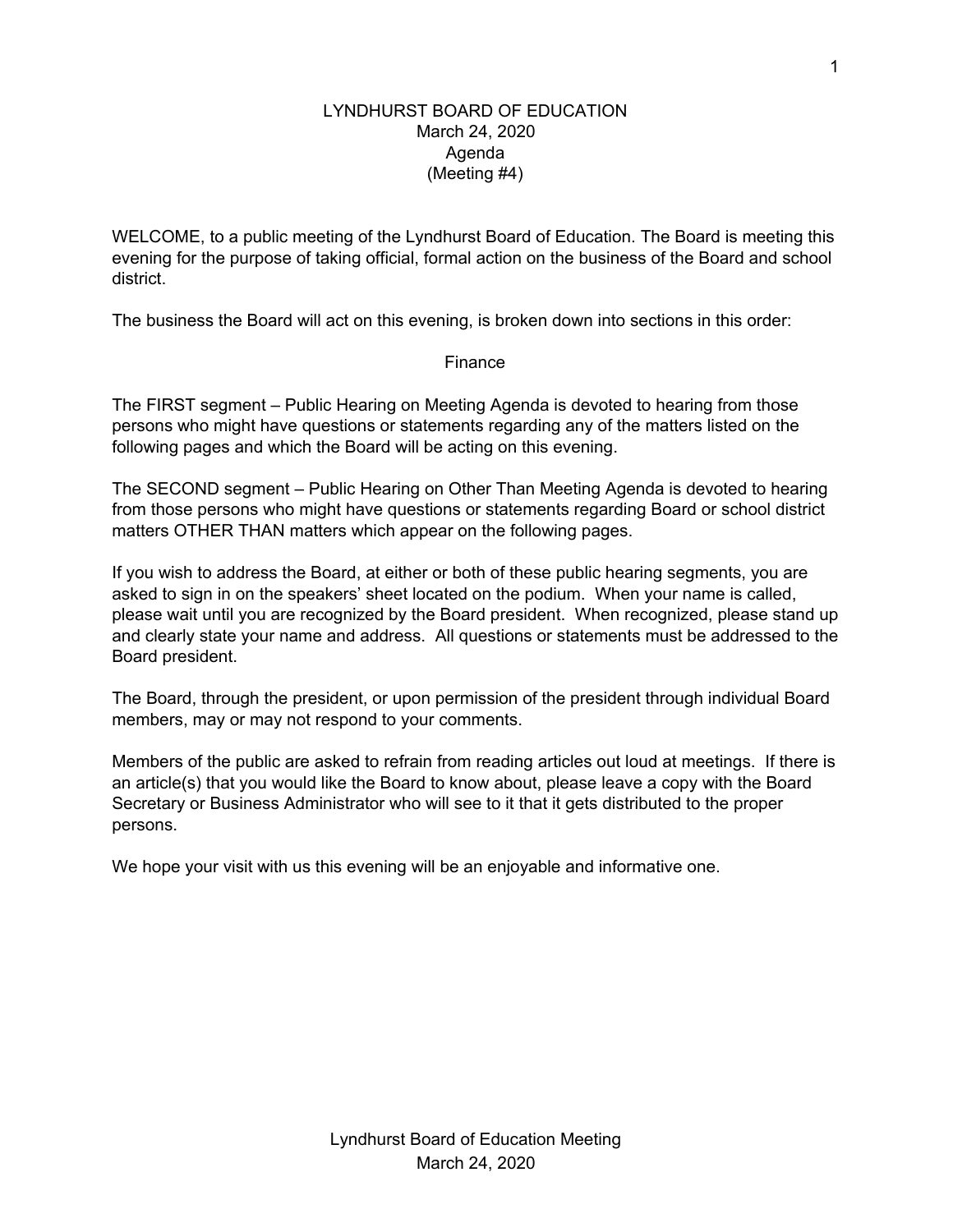- 1. CALL TO ORDER
- 2 SALUTE TO FLAG
- 3. ROLL CALL
- 4. PRESIDING OFFICER'S MEETING NOTICE STATEMENT
- 5. SUPERINTENDENT'S REPORT
- 6. PUBLIC HEARING ON MEETING AGENDA
- 7. BOARD DISCUSSION & FORMAL BUSINESS AGENDA
- 8. PUBLIC HEARING ON OTHER THAN MEETING AGENDA
- 9. ADJOURNMENT

PLEASE NOTE: It may be necessary, from time to time, to remove or make changes in a motion(s) between the time this agenda is prepared and when the Board takes action.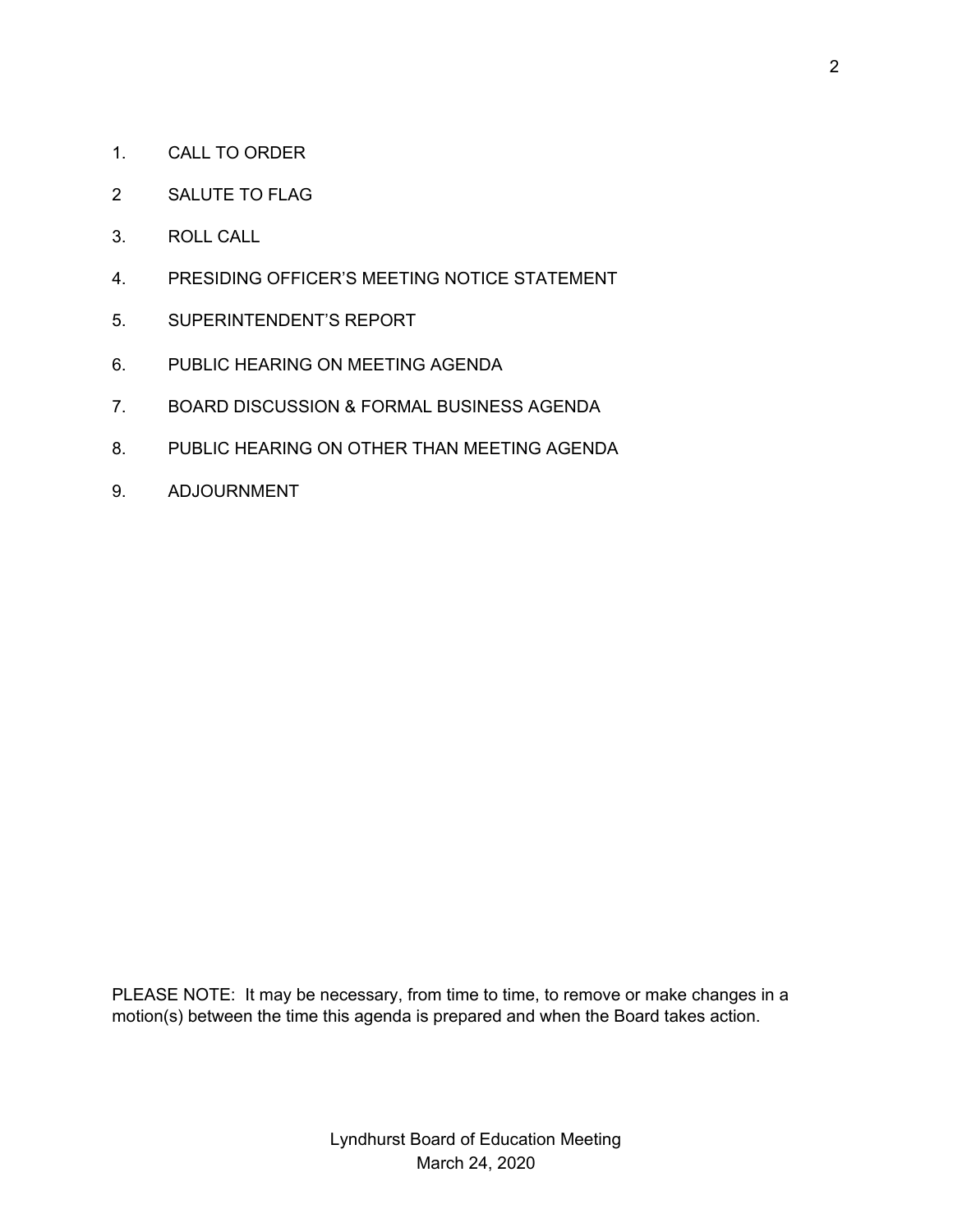**Finance** Chris Andrinopoulos, Chairperson Joseph Abruscato James Donovan

Any Board member who takes exception to any of the following listed actions under the category of Finance Committee may so indicate now and a separate motion for each of the excepted actions will be entertained.

Motion made by \_\_\_\_\_\_\_\_\_\_\_\_\_\_\_\_\_\_\_\_\_\_ second by \_\_\_\_\_\_\_\_\_\_\_\_\_\_\_\_\_\_\_\_\_\_\_\_\_\_\_that the following Finance Committee actions of the Board numbered \_\_\_\_\_\_ through \_\_\_\_\_ exception actions be adopted.

Roll Call For:

1. BE IT RESOLVED, that the Lyndhurst Board of Education, County of Bergen, approve the preliminary 2020-2021 school year budget as follows:

| Current General Expense (Fund 11)<br>Capital Outlay (Fund 12)<br><b>Transfer to Charter Schools</b> | \$44,073,005.00<br>24,331.00<br>\$<br>124,517.00<br>S |
|-----------------------------------------------------------------------------------------------------|-------------------------------------------------------|
| TOTAL GENERAL FUND                                                                                  | \$44,221,853.00                                       |
| Special Revenue (Fund 20)                                                                           | \$1,384,039.00                                        |
| Debt Service (Fund 40)                                                                              | 766,800.00<br>S.                                      |
| <b>TOTAL EXPENDITURES/</b><br><b>APPROPRIATIONS</b>                                                 | \$46,372,692.00                                       |

- 2. BE IT RESOLVED, that the GENERAL FUND tax levy \$39,993,197.00 is approved to support Current General Expense and \$629,003.00 to support Debt service, for the 2020-2021 school year budget.
- 3. WHEREAS, the Lyndhurst Board of Education policy #6471 and NJAC 6A:23B-1.2(b) provides that the Board of Education shall establish in the annual school budget a maximum expenditure amount that may be allotted for such travel and expense reimbursement for the 2020-2021 school year.

WHEREAS, the Lyndhurst Board of Education appropriated \$52,000.00 for travel during the 2019-2020 school year and has spent \$5,621.43 as of March 24, 2020.